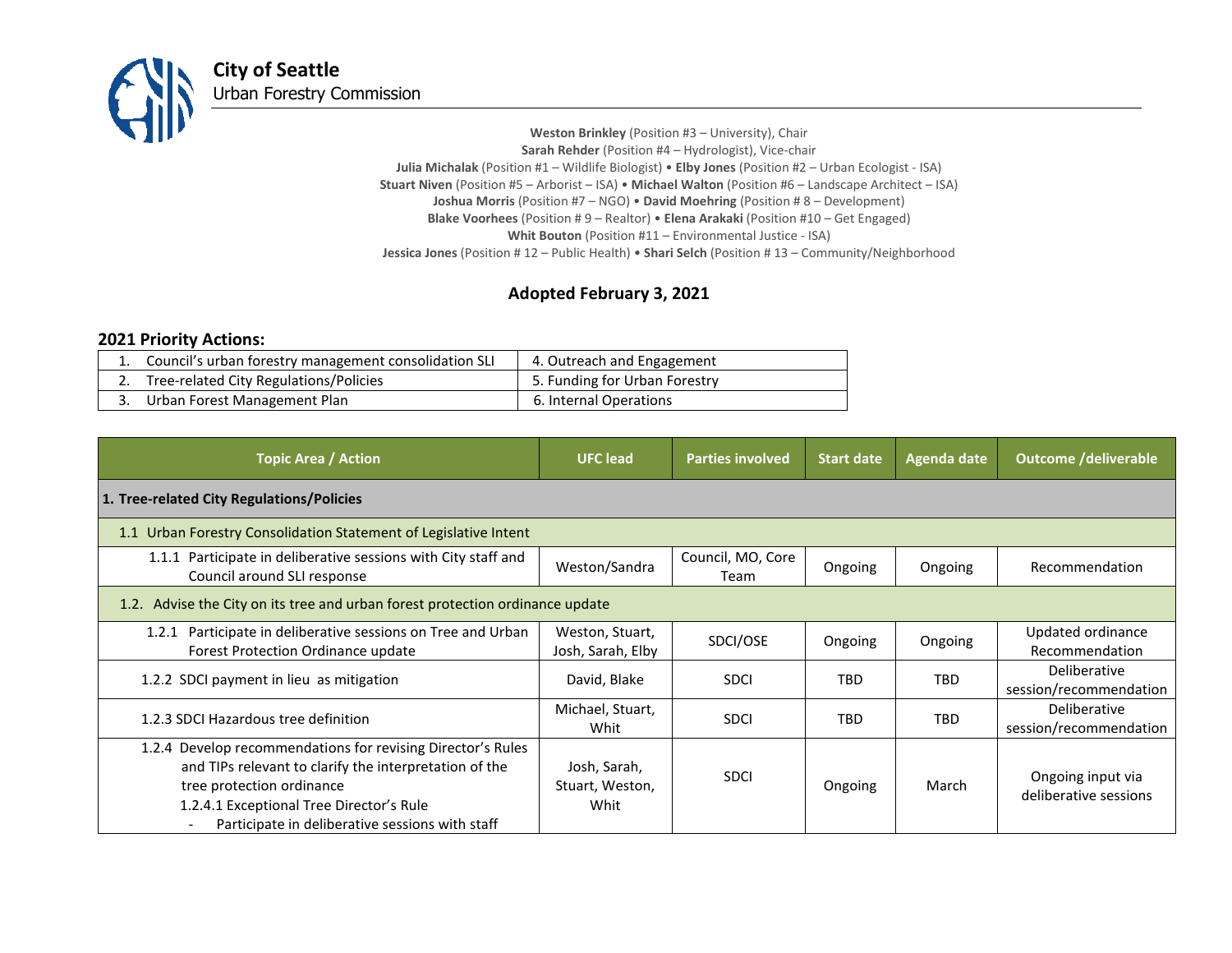| <b>Topic Area / Action</b>                                                                                                                                                                                                                              | <b>UFC</b> lead               | <b>Parties involved</b> | <b>Start date</b>      | <b>Agenda date</b> | <b>Outcome /deliverable</b> |
|---------------------------------------------------------------------------------------------------------------------------------------------------------------------------------------------------------------------------------------------------------|-------------------------------|-------------------------|------------------------|--------------------|-----------------------------|
| Update recommendations to reflect Law<br>$\blacksquare$<br>Department, and other considerations<br>Produce document with recommendation on<br>development activity and trees                                                                            |                               |                         |                        |                    |                             |
| 1.2.5 Explore opportunity to change setbacks for residential<br>zones in the land use code                                                                                                                                                              | Weston, Blake,<br>Elby, David | SDCI                    | Ongoing                | Ongoing            | Recommendation              |
| 1.2.6 Understand the City's Design Review Guidelines and<br>opportunities for tree preservation. Actual design<br>impacts for tree preservation. Tree preservation actual<br>impact on housing capacity and affordability.                              | Weston, Julia                 | <b>SDCI</b>             | May                    | May                | Received briefing           |
| 1.2.7 Legislation dealing with zoning that can affect urban<br>forestry                                                                                                                                                                                 | Josh, Julia, Blake,<br>David  | State                   | <b>TBD</b>             | TBD                | Monitor                     |
| 1.3 Advise the City on urban forestry policies                                                                                                                                                                                                          |                               |                         |                        |                    |                             |
| 1.3.1 SPR tree policies/programs:<br>Supplemental Use Guidelines for Natural<br>Areas/Greenbelts<br>Cheasty Mountain Bike/Pedestrian Trail Pilot<br>Tree maintenance program<br>Viewpoints policy<br>Colman Park follow-up<br>Green Seattle Partnership | Whit, Julia, Sarah            | Parks                   | <b>Dec</b><br>briefing | Dec briefing       | Monitor progress            |
| 1.3.2 Explore opportunities for tree planting in industrial<br>areas: Port of Seattle, Freight Advisory Board; SDOT                                                                                                                                     | Whit, Michael                 | Port of Seattle         | <b>TBD</b>             | TBD                | <b>Build Relationship</b>   |
| 1.3.3 Follow up on recommendation for increased<br>coordination between SDOT and SCL on tree<br>maintenance and pruning cycles.                                                                                                                         | Whit, Sandra                  | UF IDT                  | Ongoing                | Ongoing            | <b>TBD</b>                  |
| 1.3.4 Seattle tree list update (OPCD, SDCI, and SDOT)<br>including what not to plant (Holly, English ivy, etc.)                                                                                                                                         | Whit, Michael,<br>Sarah, Elby | OPCD, SDCI, SDOT        | TBD                    | <b>TBD</b>         | Recommendation              |
| 1.3.5 Climate Change<br><b>Green New Deal</b><br><b>Climate Action Plan</b><br>Carbon accounting/credits                                                                                                                                                | Julia                         | OSE                     | TBD                    | TBD                | <b>TBD</b>                  |
| <b>Urban Forest Management Plan</b><br>2.                                                                                                                                                                                                               |                               |                         |                        |                    |                             |
| 2.1 Support UFMP update                                                                                                                                                                                                                                 |                               |                         |                        |                    |                             |
| 2.1.1 Provide review and input to draft plan as part of<br>City Council's public comment process                                                                                                                                                        | Weston, Jessica,<br>Sarah     | Core Team               | Mar/June               | <b>TBD</b>         | Letter of<br>recommendation |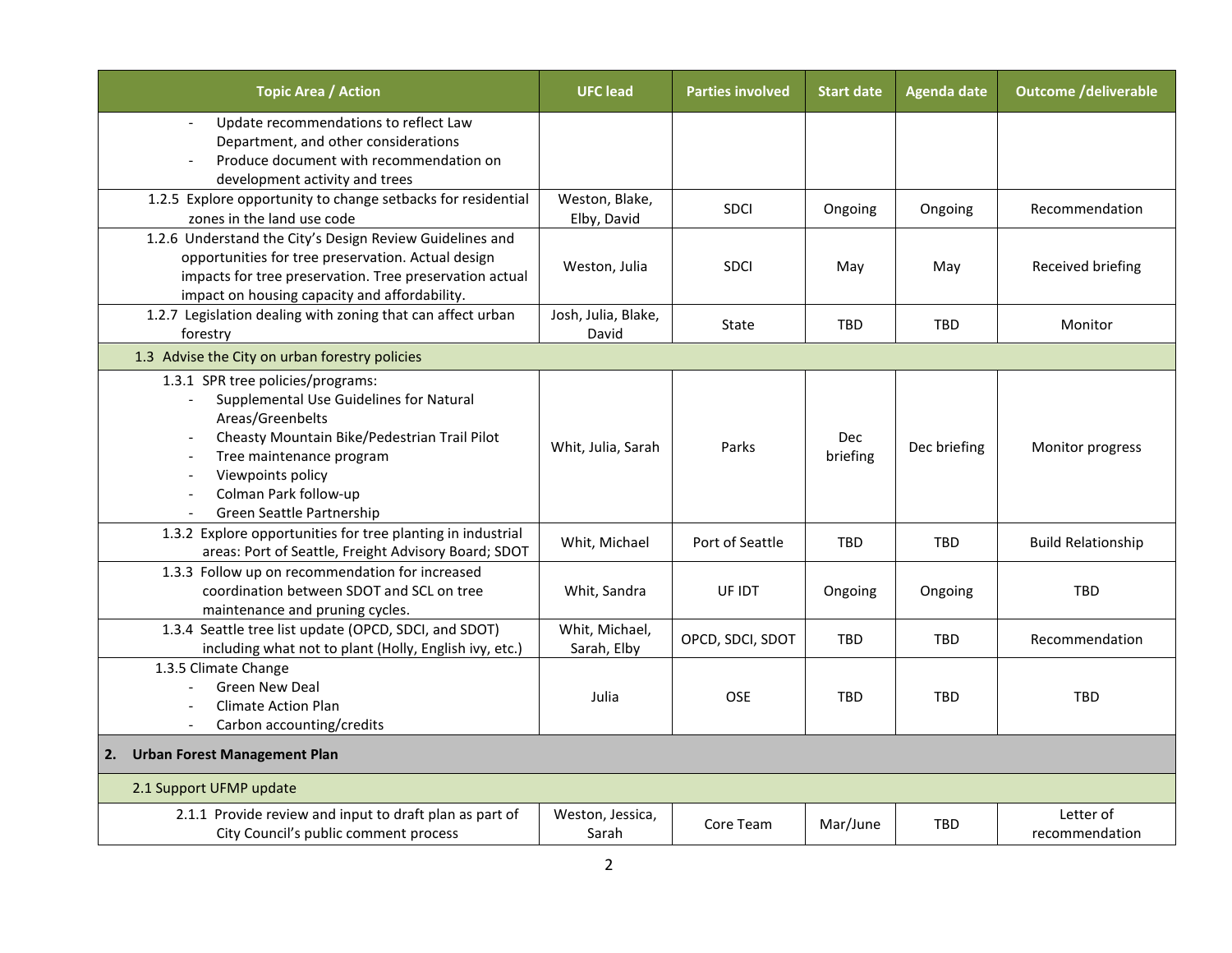| <b>Topic Area / Action</b>                                                                                                                                                                                                                                                   | <b>UFC</b> lead                         | <b>Parties involved</b> | <b>Start date</b> | <b>Agenda date</b> | <b>Outcome /deliverable</b>       |  |
|------------------------------------------------------------------------------------------------------------------------------------------------------------------------------------------------------------------------------------------------------------------------------|-----------------------------------------|-------------------------|-------------------|--------------------|-----------------------------------|--|
| <b>Outreach and Engagement</b><br>3.                                                                                                                                                                                                                                         |                                         |                         |                   |                    |                                   |  |
| 3.1 City council and Mayor's Office interaction                                                                                                                                                                                                                              |                                         |                         |                   |                    |                                   |  |
| 3.1.1 Present 2020 Annual Report and 2021 Work Plan to<br>Council and the Mayor                                                                                                                                                                                              | Weston, Sandra                          | CC, OSE                 | April             | April              | <b>Transmittal letter</b>         |  |
| 3.1.2 Hold meetings with Council and Mayor's Office                                                                                                                                                                                                                          | Weston                                  | CC, OSE                 | Ongoing           | Ongoing            | <b>Build relationships</b>        |  |
| 3.2 Community Engagement/Education                                                                                                                                                                                                                                           |                                         |                         |                   |                    |                                   |  |
| 3.2.1 Develop info sheet to respond to community<br>inquiries/communications<br>3.2.1.1 Break down the conversation of trees vs. X<br>(gentrification, development vs. trees, affordable<br>housing vs. trees, etc.)                                                         | Whit, Elena,<br>Sandra, Julia,<br>Sarah | UFC/Community           | Q1                | March              | One-pager                         |  |
| 3.2.2 Intentionally expand the diversity of voices the UFC<br>engages with. Expressly seek out underrepresented<br>communities that have not been historically at the<br>table                                                                                               | Whit, Sarah, Elby,<br>Elena             | UFC/Community           | Ongoing           | Ongoing            | <b>TBD</b>                        |  |
| 3.2.3 Support City departments on promoting the "What<br>not to Plant" list                                                                                                                                                                                                  | Weston, Michael,<br>Elby, Elena         | Core Team               | <b>TBD</b>        | TBD                | TBD                               |  |
| 3.2.4 Meet with community groups to engage in dialogue<br>about the importance of trees, the UFC role, and<br>community interests/priorities<br>3.2.4.1 Key Arena redevelopment<br>3.2.4.2 Tree protection ordinance update<br>3.2.4.3 Development and real estate community | Weston, Jessica,<br>Sarah, Elena        | <b>TBD</b>              | <b>TBD</b>        | <b>TBD</b>         | Build relationship                |  |
| 3.2.5 Plan urban forestry outreach and engagement and<br>attend events such as Arbor Day, Green Seattle<br>Day, and Trees for Seattle events                                                                                                                                 | Sandra, Blake,<br>Elena                 | UF IDT                  | Ongoing           | Ongoing            | Participation                     |  |
| 3.2.6 City of Seattle applications and engagement<br>programs                                                                                                                                                                                                                | Sandra, Blake,<br>Elena                 | UF IDT                  | Ongoing           | Ongoing            | Participation                     |  |
| 3.3 Internal Engagement                                                                                                                                                                                                                                                      |                                         |                         |                   |                    |                                   |  |
| Develop annual calendar to invite City<br>3.3.1<br>Departments to brief the UFC                                                                                                                                                                                              | Weston, All                             | UF IDT                  | January           | Ongoing            | <b>Discussion</b>                 |  |
| Introduce the UFC at commission meetings<br>3.3.2<br>(Planning, Pedestrian, Bike, Parks, MPD Oversight<br>Committee); Neighborhood Council meetings; and                                                                                                                     | Weston, David                           | <b>OSE</b>              | Ongoing           | Ongoing            | UFC promotion and<br>coordination |  |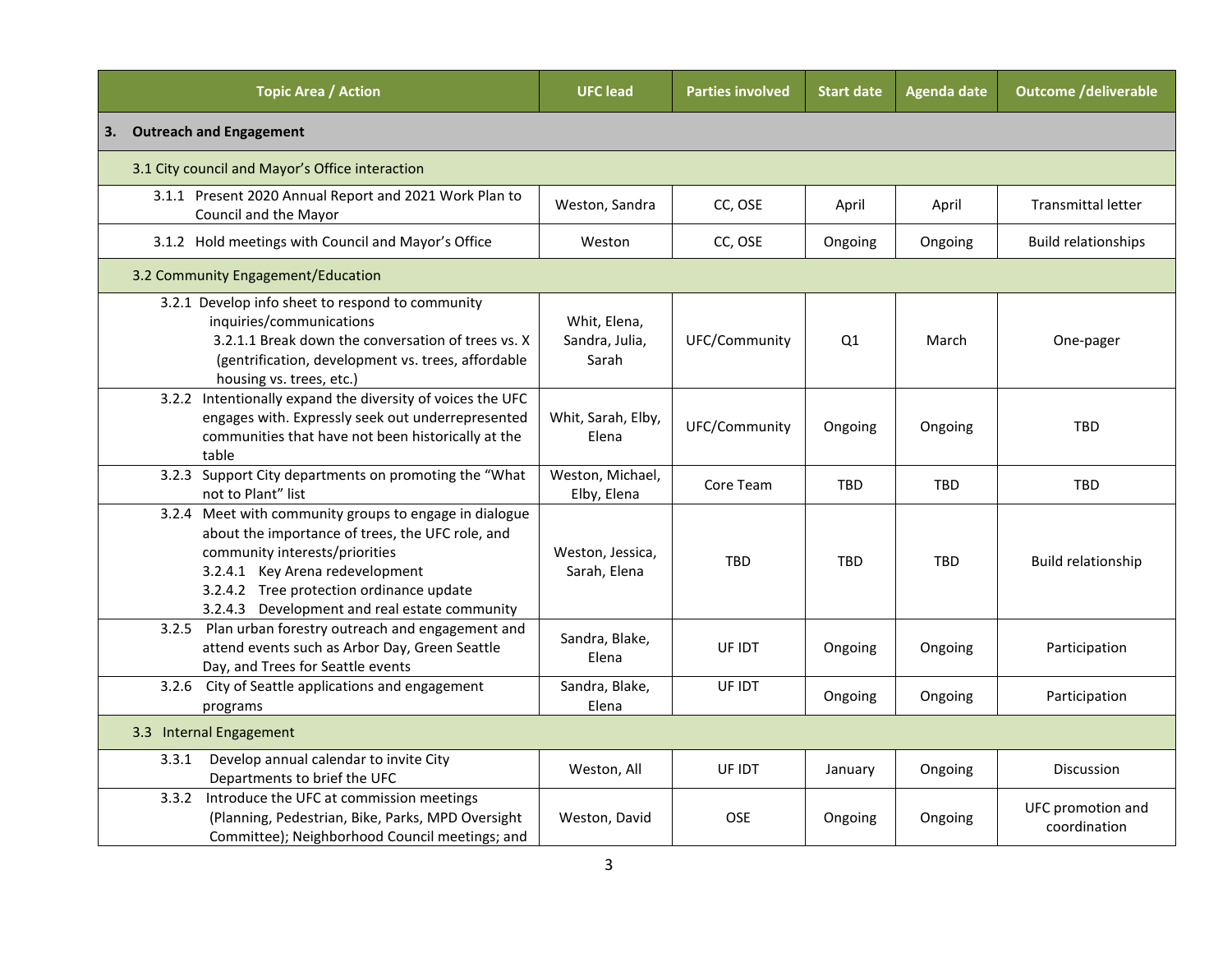| <b>Topic Area / Action</b>                                                                                                                                                                                                                                                                                                      | <b>UFC lead</b>                                                         | <b>Parties involved</b>   | <b>Start date</b> | <b>Agenda date</b> | <b>Outcome /deliverable</b>           |  |  |
|---------------------------------------------------------------------------------------------------------------------------------------------------------------------------------------------------------------------------------------------------------------------------------------------------------------------------------|-------------------------------------------------------------------------|---------------------------|-------------------|--------------------|---------------------------------------|--|--|
| public meetings                                                                                                                                                                                                                                                                                                                 |                                                                         |                           |                   |                    |                                       |  |  |
| Align UF IDT and UFC's work plan<br>3.3.3<br>3.3.3.1 Hold annual joint UFC/IDT meeting                                                                                                                                                                                                                                          | Weston, Sandra                                                          | OSE                       | Ongoing           | Ongoing            | Coordination                          |  |  |
|                                                                                                                                                                                                                                                                                                                                 | 3.4 Engagement with Community Organizations and Urban Forestry Partners |                           |                   |                    |                                       |  |  |
| Integrated perspective (including public health)<br>3.4.1.<br>King County Public Health<br>$\blacksquare$<br>King County Authority on Homelessness                                                                                                                                                                              | Weston, Shari,<br>Julia, Jessica                                        | SSD, DON, OSE,<br>Assoc's | <b>TBD</b>        | <b>TBD</b>         | <b>Build Relationship</b>             |  |  |
| 3.4.2<br>Engagement with landowners<br>Seattle School District<br>WA State Department of Transportation<br>Port of Seattle<br>$\overline{\phantom{a}}$                                                                                                                                                                          | Weston, Sandra,<br>Julia                                                | <b>TBD</b>                | <b>TBD</b>        | <b>TBD</b>         | <b>Briefing on Pest</b><br>Resilience |  |  |
| Engagement with urban forestry organizations<br>3.4.3<br>including: UW and community colleges with<br>horticulture programs and landscape<br>architecture; Tilth Alliance; Seattle Green Ways;<br>Native Plant Society; Citizen Science - SnoKing<br>Watershed Council; Washington State Urban and<br><b>Community Forestry</b> | Michael, Whit,<br>Elby, Shari, Julia                                    | <b>TBD</b>                | <b>TBD</b>        | <b>TBD</b>         | <b>Build Relationship</b>             |  |  |
| Engagement with tree care professionals<br>3.4.4<br>Understanding tree code<br>Working with homeowners<br>Jobs pipeline (including increasing diversity)                                                                                                                                                                        | Weston, Sandra                                                          | SDOT, Parks               | <b>TBD</b>        | <b>TBD</b>         | <b>Build Relationship</b>             |  |  |
| 3.4.5 The last 6,000 majestic trees (civic campaign)                                                                                                                                                                                                                                                                            | Weston, David                                                           | <b>TBD</b>                | <b>TBD</b>        | <b>TBD</b>         | <b>TBD</b>                            |  |  |
| 3.5 Race and Social Justice Initiative                                                                                                                                                                                                                                                                                          |                                                                         |                           |                   |                    |                                       |  |  |
| 3.5.1 Incorporate RSJI principles into UFC work                                                                                                                                                                                                                                                                                 | Whit, Sandra,<br>Julia                                                  | <b>OSE</b>                | January           | Ongoing            | New language                          |  |  |
| 3.6 State legislation                                                                                                                                                                                                                                                                                                           |                                                                         |                           |                   |                    |                                       |  |  |
| 3.6.1 Track legislation being considered in Olympia<br>affecting Seattle's urban forest                                                                                                                                                                                                                                         | Josh, Elena                                                             | OSE, OIR                  | Ongoing           | Ongoing            | Recommendations to<br>CoS?            |  |  |
| <b>Funding for Urban Forestry</b><br>4.                                                                                                                                                                                                                                                                                         |                                                                         |                           |                   |                    |                                       |  |  |
| 4.1 City budget tracking                                                                                                                                                                                                                                                                                                        | Sandra                                                                  | <b>UF Core Team</b>       | Ongoing           | Ongoing            | Recommendation                        |  |  |
| 4.2 Encourage City to allocate necessary budget to implement<br>new tree ordinance                                                                                                                                                                                                                                              | Steve, Sandra                                                           | SDCI, MO, CC              | Ongoing           | Ongoing            | Letter of<br>recommendation           |  |  |